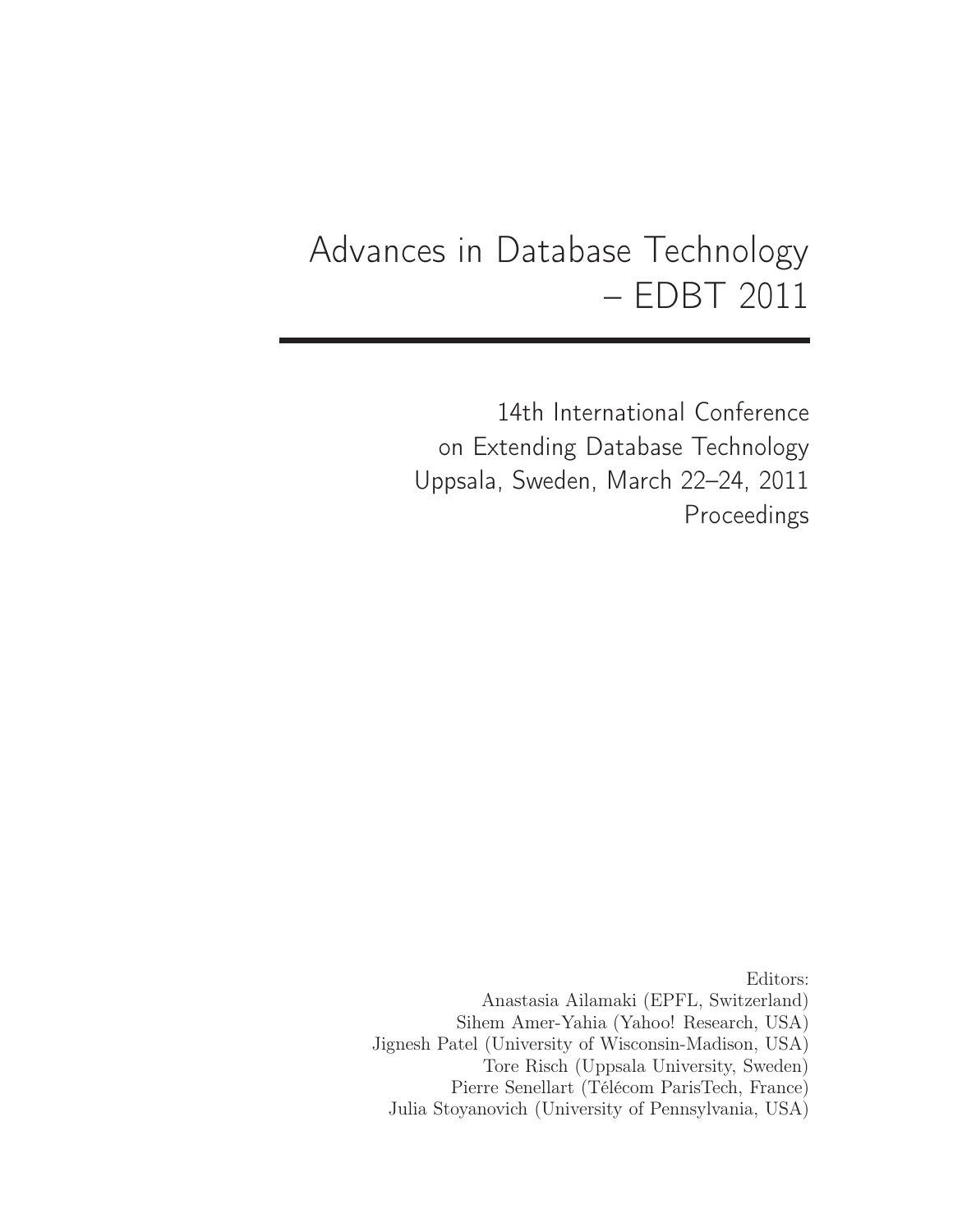Advances in Database Technology – EDBT 2011 Proceedings of the 14th International Conference on Extending Database Technology Uppsala, Sweden, March 22–24, 2011

Editors: Anastasia Ailamaki Sihem Amer-Yahia Jignesh Patel Tore Risch Pierre Senellart Julia Stoyanovich

The Association for Computing Machinery 2 Penn Plaza, Suite 701 New York, NY, 10121-0701

ACM COPYRIGHT NOTICE. Copyright  $\odot$  2011 by the Association for Computing Machinery, Inc. Permission to make digital or hard copies of part or all of this work for personal or classroom use is granted without fee provided that copies are not made or distributed for profit or commercial advantage and that copies bear this notice and the full citation on the first page. Copyrights for components of this work owned by others than ACM must be honored. Abstracting with credit is permitted. To copy otherwise, to republish, to post on servers, or to redistribute to lists, requires prior specific permission and/or a fee. Request permissions from Publications Dept., ACM, Inc., fax  $+1$  (212) 869-0481, or permissions@acm.org.

For other copying of articles that carry a code at the bottom of the first or last page, copying is permitted provided that the per-copy fee indicated in the code is paid through the Copyright Clearance Center, 222 Rosewood Drive, Danvers, MA 01923, +1-978-750-8400, +1-978-750-4470 (fax).

ACM ISBN: 978-1-4503-0528-0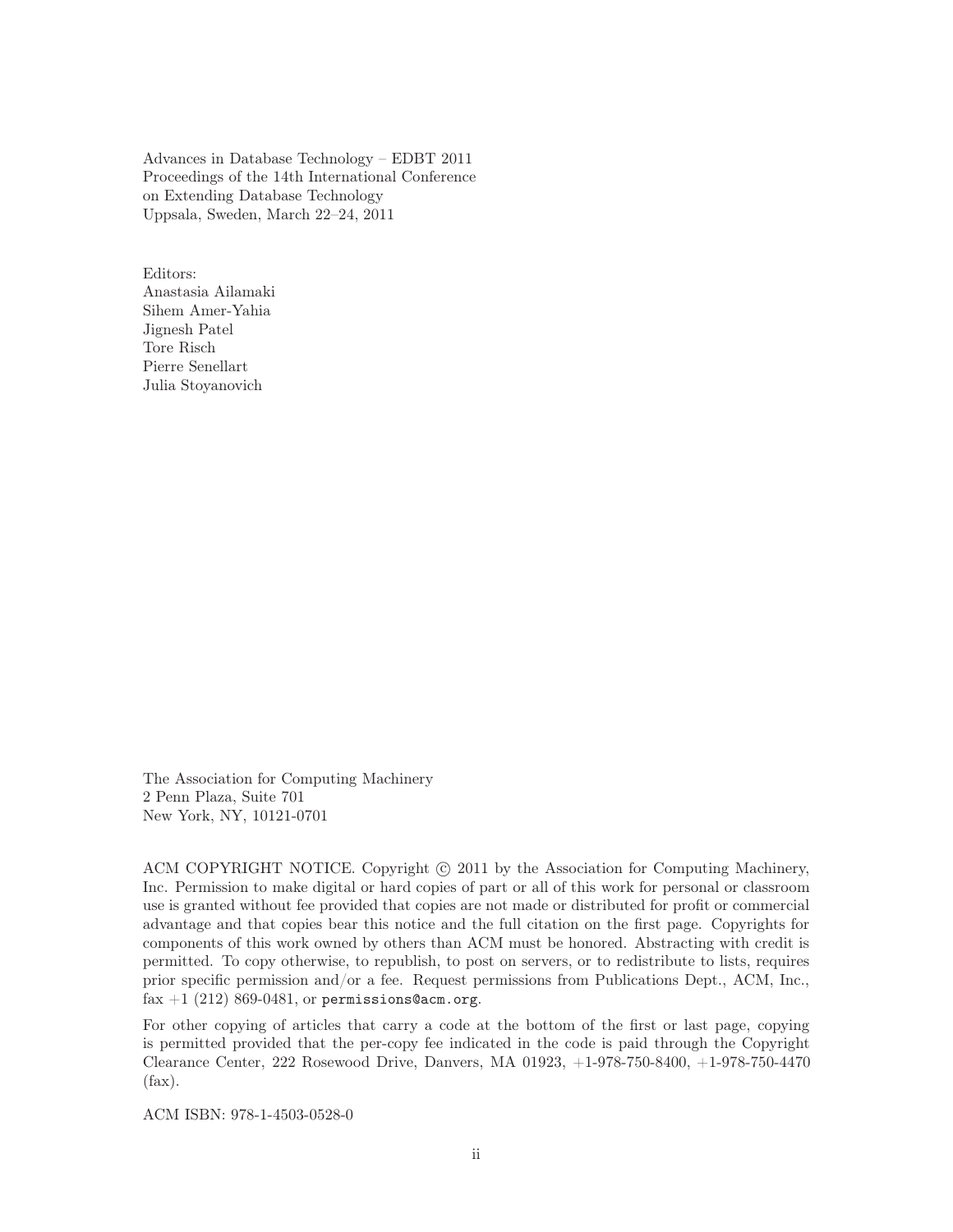### Table of Contents

|                                                                                                                                      | viii        |
|--------------------------------------------------------------------------------------------------------------------------------------|-------------|
|                                                                                                                                      | ix-x        |
| <b>Invited Papers</b>                                                                                                                |             |
| Map-Reduce Extensions and Recursive Queries<br>Foto N. Afrati, Vinayak Borkar, Michael Carey, Neoklis Polyzotis, and Jeffrey D.      | $1 - 8$     |
| Database Researchers: Plumbers or Thinkers?                                                                                          |             |
|                                                                                                                                      | $9 - 10$    |
| <b>Research Sessions</b>                                                                                                             |             |
| Mining and Complex Events                                                                                                            |             |
| Novel Techniques to Reduce Search Space in Multiple Minimum Supports-Based<br>Frequent Pattern Mining Algorithms                     |             |
|                                                                                                                                      | $11 - 20$   |
| Mining Closed Discriminative Dyadic Sequential Patterns                                                                              |             |
|                                                                                                                                      | $21 - 32$   |
| Sequenced Event Set Pattern Matching                                                                                                 |             |
| Bruno Cadonna, Johann Gamper, and Michael H. Böhlen                                                                                  | $33 - 44$   |
| Data Streams                                                                                                                         |             |
| GPX-Matcher: A Generic Boolean Predicate-based XPath Expression Matcher                                                              |             |
| Mohammad Sadoghi, Ioana Burcea, and Hans-Arno Jacobsen                                                                               | $45 - 56$   |
| An Optimal Strategy for Monitoring Top-k Queries in Streaming Windows                                                                |             |
| Di Yang, Avani Shastri, Elke Rundensteiner, and Matthew Ward                                                                         | $57 - 68$   |
| Fast and Accurate Computation of Equi-Depth Histograms over Data Streams                                                             |             |
|                                                                                                                                      | $69 - 80$   |
| <b>Energy and Performance</b>                                                                                                        |             |
| Energy Proportionality for Disk Storage Using Replication                                                                            |             |
|                                                                                                                                      | 81–92       |
| Caching Query-biased Snippets for Efficient Retrieval<br>Diego Ceccarelli, Claudio Lucchese, Salvatore Orlando, Raffaele Perego, and | $93 - 104$  |
| Efficient and Scalable Data Evolution with Column Oriented Databases                                                                 |             |
|                                                                                                                                      | $105 - 116$ |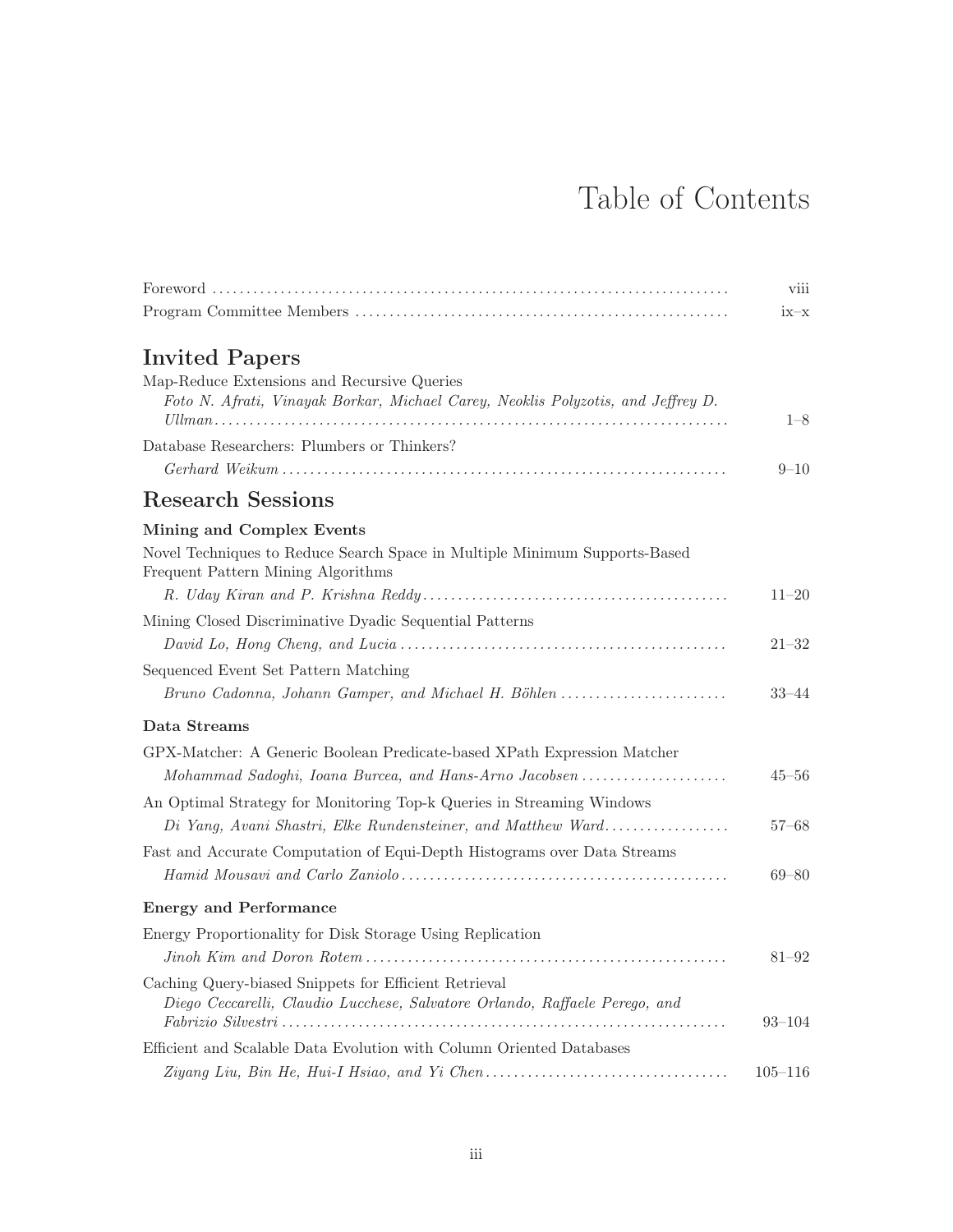#### Data in the Cloud

| Native Support of Multi-tenancy in RDBMS for Software as a Service                                                                                            |             |
|---------------------------------------------------------------------------------------------------------------------------------------------------------------|-------------|
| Oliver Schiller, Benjamin Schiller, Andreas Brodt, and Bernhard Mitschang                                                                                     | $117 - 128$ |
| SLA-Tree: A Framework for Efficiently Supporting SLA-based Decisions in Cloud<br>Computing                                                                    |             |
| Yun Chi, Hyun Moon, Hakan Hacigümüş, and Junichi Tatemura                                                                                                     | $129 - 140$ |
| On Enhancing Scalability for Distributed RDF/S Stores                                                                                                         |             |
| George Tsatsanifos, Dimitris Sacharidis, and Timos Sellis                                                                                                     | $141 - 152$ |
| <b>XML</b> and Semistructured Databases                                                                                                                       |             |
| Answering Tree Pattern Queries Using Views: A Revisit                                                                                                         |             |
|                                                                                                                                                               | $153 - 164$ |
| Dynamic Reasoning on XML Updates                                                                                                                              |             |
| Federico Cavalieri, Giovanna Guerrini, and Marco Mesiti                                                                                                       | $165 - 176$ |
| Algebraic Incremental Maintenance of XML Views                                                                                                                |             |
| Angela Bonifati, Martin Goodfellow, Domenica Sileo, and Ioana Manolescu                                                                                       | $177 - 188$ |
| Personalization                                                                                                                                               |             |
| Keyword-based, Context-aware Selection of Natural Language Query-patterns                                                                                     |             |
| Giorgio Orsi, Letizia Tanca, and Eugenio Zimeo                                                                                                                | $189 - 200$ |
| Unified Structure and Content Search for Personal Information Management Systems                                                                              |             |
|                                                                                                                                                               | $201 - 212$ |
| TopRecs: Top-k Algorithms and Data Structures for Item-based Collaborative Filtering                                                                          |             |
| Mohammad Khabbazhaye Tajer and Laks V. S. Lakshmanan                                                                                                          | $213 - 224$ |
| Indexing                                                                                                                                                      |             |
| Efficient Answering of Set Containment Queries for Skewed Item Distributions<br>Manolis Terrovitis, Panagiotis Bouros, Panos Vassiliadis, Nikos Mamoulis, and |             |
| $Timos$ Sellis                                                                                                                                                | $225 - 236$ |
| Subspace Clustering for Indexing High Dimensional Data: A Main Memory Index based<br>on Local Reductions and Individual Multi-Representations                 |             |
| Stephan Günnemann, Hardy Kremer, Dominik Lenhard, and Thomas Seidl                                                                                            | $237 - 248$ |
| On (Not) Indexing Quadratic Form Distance by Metric Access Methods                                                                                            |             |
|                                                                                                                                                               | $249 - 258$ |
| <b>Spatial and Temporal Databases</b>                                                                                                                         |             |
| SeMiTri: A Framework for Semantic Annotation of Heterogeneous Trajectories<br>Zhixian Yan, Dipanjan Chakraborty, Christine Parent, Stefano Spaccapietra, and  | $259 - 270$ |
| Efficient Execution Plans for Distributed Skyline Query Processing                                                                                            |             |
| João B. Rocha-Junior, Akrivi Vlachou, Christos Doulkeridis, and Kjetil Nørvåg                                                                                 | $271 - 282$ |
| Probabilistic Range Queries for Uncertain Trajectories on Road Networks                                                                                       |             |
| Kai Zheng, Goce Trajcevski, Xiaofang Zhou, and Peter Scheuermann                                                                                              | $283 - 294$ |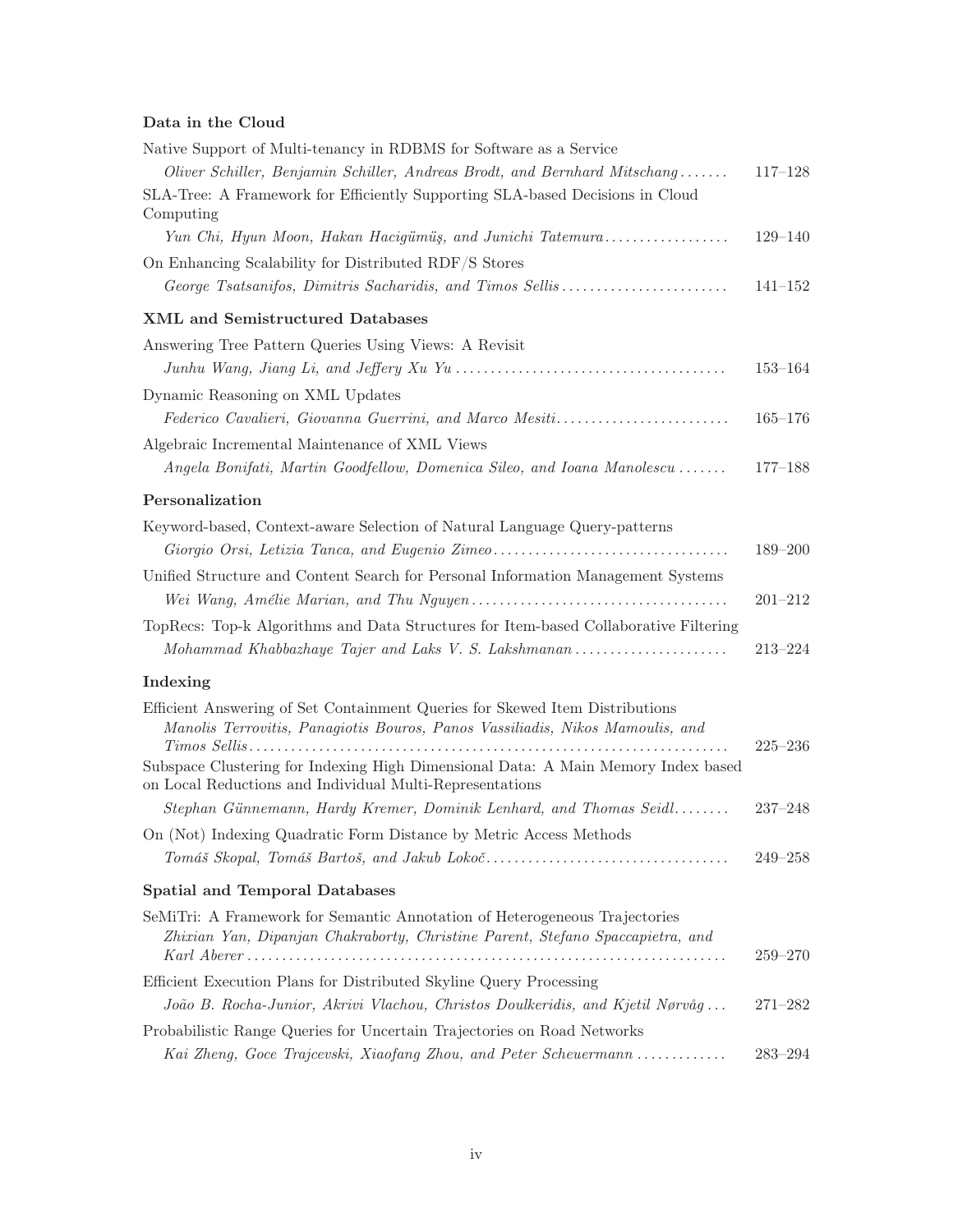#### Query Processing and Optimization

| TAGs: Scalable Threshold-Based Algorithms for Proximity Computation in Graphs                                                                  |             |
|------------------------------------------------------------------------------------------------------------------------------------------------|-------------|
| Apostolos Lyritsis, Apostolos Papadopoulos, and Yannis Manolopoulos                                                                            | $295 - 306$ |
| Projection for XML Update Optimization<br>Amine Baazizi, Nicole Bidoit-Tollu, Dario Colazzo, Noor Malla, and Marina                            | $307 - 318$ |
| Efficient Reverse Skyline Retrieval with Arbitrary Non-Metric Similarity Measures                                                              |             |
|                                                                                                                                                | $319 - 330$ |
| <b>Graph Databases</b>                                                                                                                         |             |
| Fast Random Graph Generation                                                                                                                   |             |
| Sadegh Nobari, Xuesong Lu, Panagiotis Karras, and Stéphane Bressan                                                                             | $331 - 342$ |
| Symmetrizations for Clustering Directed Graphs                                                                                                 |             |
|                                                                                                                                                | $343 - 354$ |
| Efficient Discovery of Frequent Subgraph Patterns in Uncertain Graph Databases                                                                 |             |
| Odysseas Papapetrou, Ekaterini Ioannou, and Dimitrios Skoutas                                                                                  | $355 - 366$ |
| <b>Application-driven Processing</b>                                                                                                           |             |
| Finding Closed Frequent Item Sets by Intersecting Transactions<br>Christian Borgelt, Xioayuan Yang, Ruben Nogales-Cadenas, Pedro Carmona-Saez, | $367 - 376$ |
| Aspect-Oriented Relational Algebra                                                                                                             |             |
|                                                                                                                                                | $377 - 388$ |
| Synopses for Probabilistic Data Over Large Domains                                                                                             |             |
|                                                                                                                                                | $389 - 400$ |
| Web and Services                                                                                                                               |             |
| Data Integration with Dependent Sources                                                                                                        |             |
|                                                                                                                                                | $401 - 412$ |
| Constructing Concept Relation Network and its Application to Personalized Web Search                                                           |             |
| Kenneth Wai-Ting Leung, Hing Yuet Fung, and Dik Lun Lee                                                                                        | $413 - 424$ |
| Effective and Efficient Sampling Methods for Deep Web Aggregation Queries                                                                      |             |
|                                                                                                                                                | $425 - 436$ |
| Making Interval-Based Clustering Rank-Aware                                                                                                    |             |
| Julia Stoyanovich, Sihem Amer-Yahia, and Tova Milo                                                                                             | $437 - 448$ |
| <b>Prediction and Discovery</b>                                                                                                                |             |
| Predicting Completion Times of Batch Query Workloads using Interaction-aware<br>Models and Simulation                                          |             |
| Mumtaz Ahmad, Songyun Duan, Ashraf Aboulnaga, and Shivnath Babu                                                                                | $449 - 460$ |
| Memory-Efficient Frequent-Itemset Mining                                                                                                       |             |
| Benjamin Schlegel, Rainer Gemulla, and Wolfgang Lehner                                                                                         | $461 - 472$ |
| Link-based Hidden Attribute Discovery for Objects on Web                                                                                       |             |
| Jiuming Huang, Haixun Wang, Yan Jia, and Ariel Fuxman                                                                                          | 473-484     |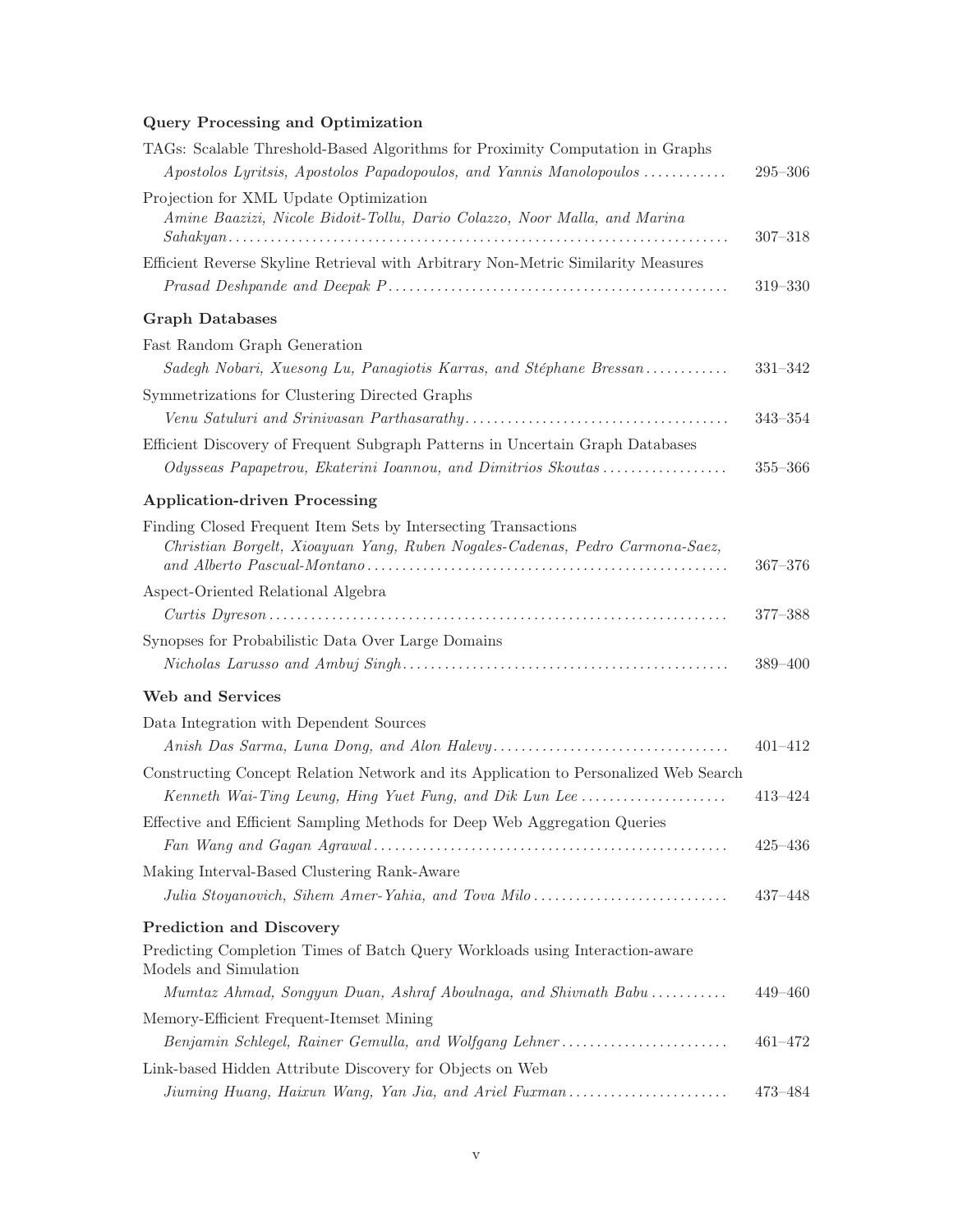| Real-time Approximate Range Motif Discovery & Data Redundancy Removal Algorithm | $485 - 496$ |
|---------------------------------------------------------------------------------|-------------|
| Industrial and Applications Sessions                                            |             |
| The Design of Industrial Database Systems                                       |             |
| Queries on Dates: Fast yet not Blind                                            |             |
| Jaroslaw Szlichta, Parke Godfrey, Jarek Gryz, Wenbin Ma, Przemyslaw Pawluk,     | $497 - 502$ |
| Designing Integration Flows Using Hypercubes                                    |             |
|                                                                                 | $503 - 508$ |
| Experience in Continuous analytics as a Service (CaaaS)                         | $509 - 514$ |
| Data Mining Applications                                                        |             |
| SocialSearch: Enhancing Entity Search with Social Network Matching              |             |
| Gae-won You, Seung-won Hwang, Zaiging Nie, and Ji-Rong Wen                      | $515 - 520$ |
| Road Crash Proneness Prediction using Data Mining                               |             |
| Richi Nayak, Daniel Emerson, Justin Weligamage, and Noppadol Piyatrapoomi       | $521 - 526$ |
| <b>Tutorials</b>                                                                |             |
| Schema Matching and Mapping: From Usage to Evaluation                           |             |
|                                                                                 | $527 - 529$ |
| Big Data and Cloud Computing: Current State and Future Opportunities            |             |
|                                                                                 | $530 - 533$ |
| The Hidden Web, XML and the Semantic Web: Scientific Data Management            |             |
| Perspectives                                                                    |             |
| Fabian Suchanek, Aparna Varde, Richi Nayak, and Pierre Senellart                | 534-537     |
| Demonstrations                                                                  |             |
| A Probabilistic XML Merging Tool                                                |             |
| Talel Abdessalem, Mouhamadou Lamine Ba, and Pierre Senellart                    | 538-541     |
| Taking the OXPath down the Deep Web                                             |             |
| Andrew Sellers, Tim Furche, Georg Gottlob, Giovanni Grasso, and Christian       | $542 - 545$ |
| SPRINT: Ranking Search Results by Paths                                         |             |
| Christoph Böhm, Felix Naumann, Eyk Kny, Benjamin Emde, and Ziawasch             |             |
|                                                                                 | $546 - 549$ |
| A Query Optimization Assistant for XPath                                        |             |
| Haris Georgiadis, Minas Charalambidis, and Vasilis Vassalos                     | $550 - 553$ |
| TPM: Supporting Pattern Matching Queries for Road-Network Trajectory Data       |             |
|                                                                                 | 554-557     |
| QueryViz: Helping Users Understand SQL Queries and their Patterns               |             |
| Wolfgang Gatterbauer and Jonathan Danaparamita                                  | 558-561     |
| True Language-Level SQL Debugging                                               |             |
| Torsten Grust, Fabian Kliebhan, Jan Rittinger, and Tom Schreiber                | $562 - 565$ |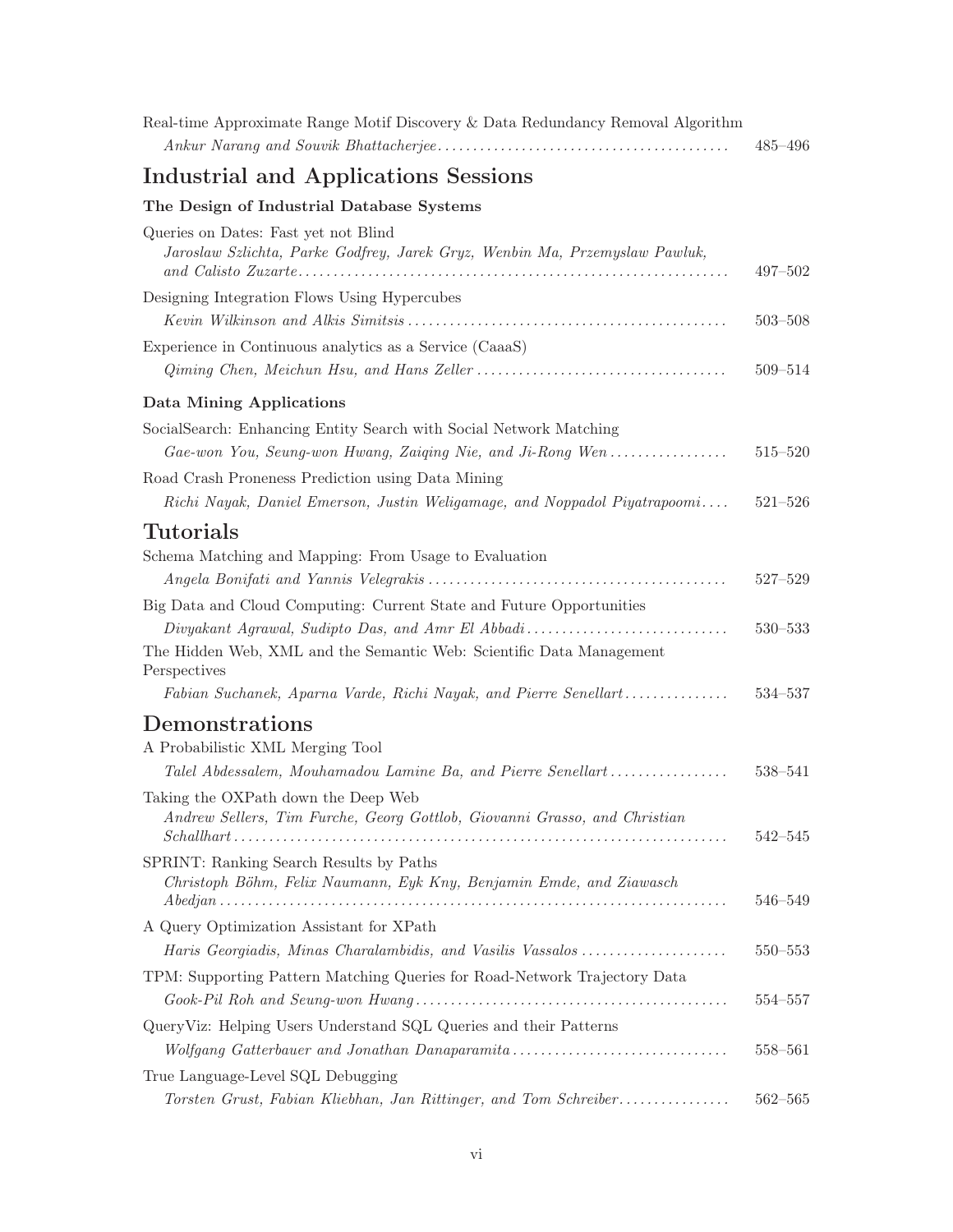| SITAC: Discovering Semantically Identical Temporally Altering Concepts in Text |         |
|--------------------------------------------------------------------------------|---------|
| Archives                                                                       |         |
| Amal Kaluarachchi, Debjani Roychoudhury, Aparna S. Varde, and Gerhard          |         |
|                                                                                | 566–569 |
| Unraveling Multi-Dimensional Data using pDView                                 |         |
|                                                                                | 570–573 |
| RanKloud: A Scalable Ranked Query Processing Framework on Hadoop               |         |
| K. Selçuk Candan, Parth Nagarkar, Mithila Nagendra, and Renwei Yu              | 574–577 |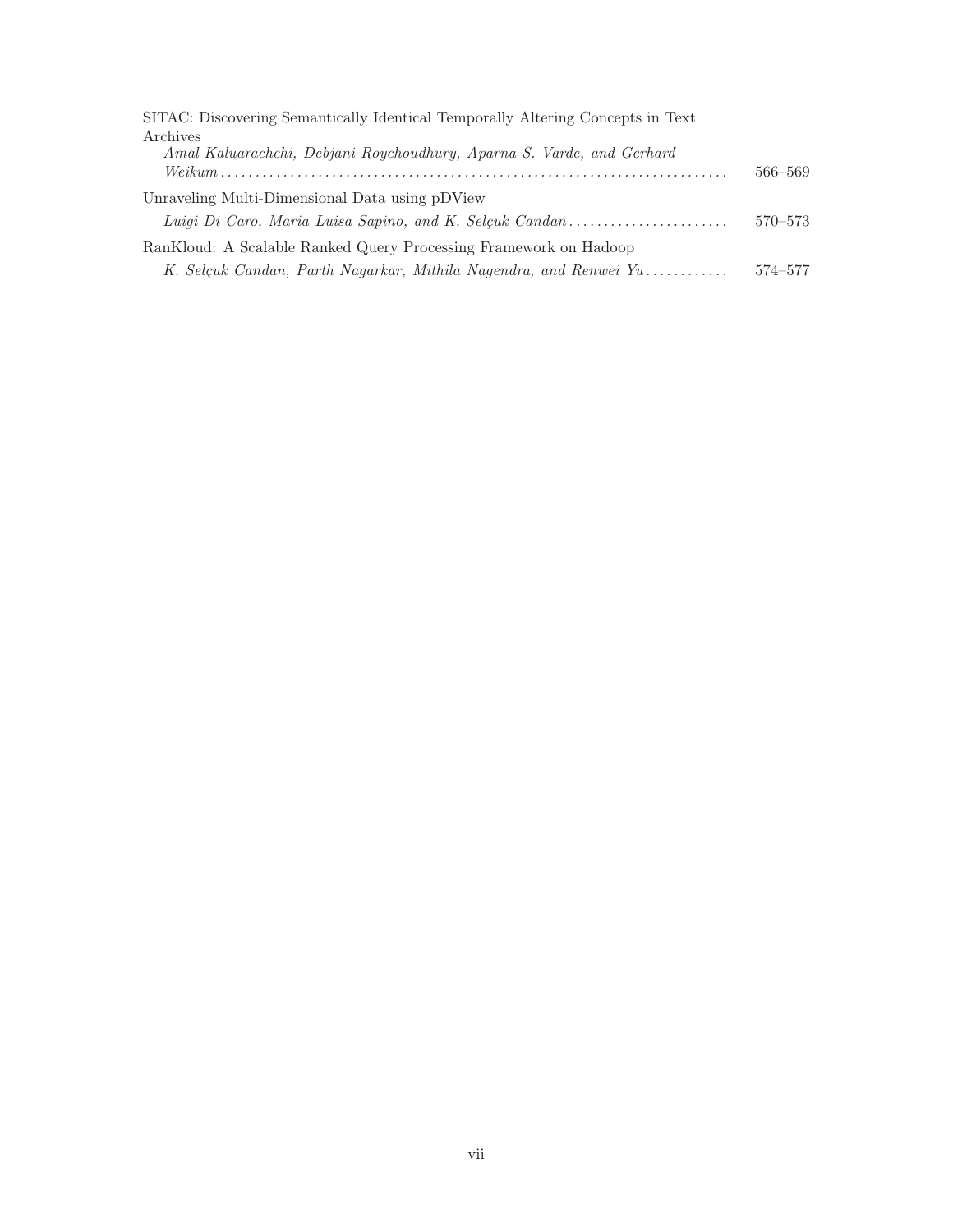### Foreword

Welcome to the 2011 edition of the International Conference on Extending Database Technology (EDBT). This year, EDBT welcomes its delegates in Uppsala, Sweden on March 22–24, 2011.

In contrast to the numbers reported in previous years, the number of research paper submissions was low (about half of the previous years): EDBT 2011 received 148 submissions in the research track. Usually, EDBT aligns submission and author notification deadlines to those of the neighboring conferences VLDB, SIGMOD, and ICDE; this year, however, the aforementioned conferences changed the deadlines significantly, which made it impossible for EDBT to align and still keep the same conference dates. In the other two tracks, numbers are similar to previous years (20 demonstration proposals, 12 industrial papers, and 4 tutorial proposals).

The reviews were conducted by an expert team of program committee members and the process was managed using the Conference Management Toolkit (CMT), sponsored by Microsoft Research, which has become a de-facto standard in our community for handling such large number of papers and reviews. In the research track, ten committee members also assumed the responsibility of overviewing the review process of a large subset of the submissions as vice-chairs, and several other program committee members acted as shepherds ensuring the high quality of the camera-ready papers. The reviewers were extremely devoted, reviews were on time, and the shepherds did a magnificent job working with the authors despite the winter holidays. We feel very privileged to have had the opportunity to work with such a distinguished set of colleagues.

The program committee in the research track decided to view the low number of submissions as an opportunity to create a program of even higher quality. Indeed, we were able to (a) invite four, as opposed to the usual three, reviews per paper; (b) pay extremely high attention to each paper and ensure high-quality reviews regardless of the outcome; and (c) shepherd the camera-ready versions of the papers to ensure that the authors and the reviewers were both satisfied with the camera-ready paper. As a result, EDBT 2011 proudly presents a high-quality program with 41 research papers, 5 industrial papers, 10 demonstrations and 3 tutorials. The program is complemented with four keynote talks (joint with the ICDT conference) from distinguished researchers in academia, as well as an invited talk from the industry.

Finally, we decided not to invite panel proposals, and to use the time to accept more good research papers. Instead, there are eight workshops around the conference, which are a well-targeted opportunity for discussions and brainstorming toward new areas of research.

We hope you will enjoy EDBT 2011. See you in Uppsala!

Anastasia Ailamaki (Program Chair) Sihem Amer-Yahia (Demonstrations Chair) Jignesh Patel (Tutorials Chair) Tore Risch (General Chair) Pierre Senellart (Industrial and Applications Chair) Julia Stoyanovich (Proceedings Chair)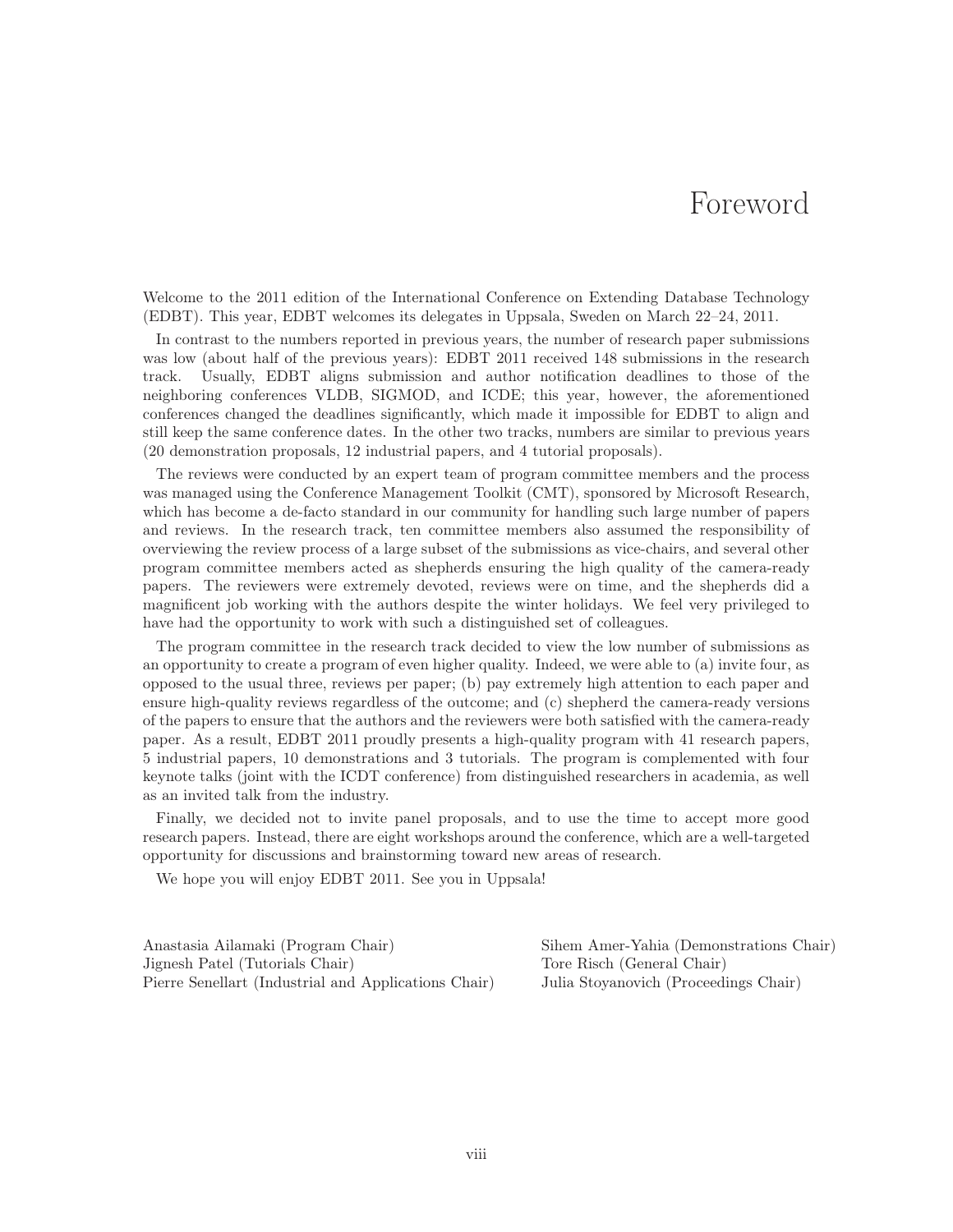## Program Committee Members

#### Research

#### Reviewers

| Karl Aberer                    | Goetz Graefe (vice-chair)                    | Evi Pitoura              |
|--------------------------------|----------------------------------------------|--------------------------|
| Divyakant Agrawal (vice-chair) | Torsten Grust                                | Alkis Polyzotis          |
| Anastasia Ailamaki (chair)     | Thomas Heinis                                | Alexandra Poulovassilis  |
| Sihem Amer-Yahia               | <b>Bill Howe</b>                             | Sunil Prabhakar          |
| Periklis Andritsos             | Stratos Idreos                               | Philippe Pucheral        |
| Paolo Atzeni                   | Milena Ivanova                               | Erhard Rahm              |
| Shivnath Babu                  | Dean Jacobs                                  | Maya Ramanath            |
| Ricardo Baeza-Yates            | H V Jagadish                                 | Elke Rundensteiner       |
| Elisa Bertino                  | Christian Jensen                             | Simonas Saltenis         |
| Bishwaranjan Bhattacharjee     | Chris Jermaine                               | Sunita Sarawagi          |
| Pedro Bizarro                  | Verena Kantere                               | Kai-Uwe Sattler          |
| Angela Bonifati                | Panagiotis Karras                            | Peter Scheuermann        |
| Philippe Bonnet                | Bettina Kemme                                | Berni Schiefer           |
| Luc Bouganim                   | Alfons Kemper                                | Thomas Seidl             |
| Alejandro Buchmann             | Martin Kersten                               | Timos Sellis             |
| Fabio Casati                   | Masaru Kitsuregawa (vice-chair) Oded Shmueli |                          |
| Tiziana Catarci (vice-chair)   | Christoph Koch (vice-chair)                  | Alkis Simitsis           |
| Bogdan Cautis                  | Donald Kossmann (vice-chair)                 | Altigran Soares da Silva |
| Surajit Chaudhuri (vice-chair) | Yannis Kotidis                               | Heinz Stockinger         |
| Panos Chrysanthis (vice-chair) | Georgia Koutrika                             | Kian-Lee Tan             |
| Anish Das Sarma                | Tim Kraska                                   | Yufei Tao                |
| Umesh Dayal (vice-chair)       | Wolfgang Lehner                              | Nesime Tatbul            |
| Arjen deVries                  | Qiong Luo                                    | Jens Teubner             |
| Jens Dittrich                  | Nikos Mamoulis                               | Peter Triantafillou      |
| Gill Dobbie                    | Volker Markl                                 | Maurice van Keulen       |
| Alin Dobra                     | Wim Martens                                  | Yannis Velegrakis        |
| Sameh Elnikety                 | Gianni Mecca                                 | Stratis Viglas           |
| Alan Fekete                    | Claudia Medeiros                             | Wei Wang                 |
| Irini Fundulaki                | Kjetil Nøråg                                 | Gerhard Weikum           |
| Johann Gamper                  | Beng-Chin Ooi (vice-chair)                   | Haruo Yokota             |
| Minos Garofalakis (vice-chair) | Kjell Orsborn                                | Marcin Zukowski          |
| Floris Geerts                  | Fatma Ozcan                                  | Björn Þór Jónsson        |
| Johannes Gehrke (vice-chair)   | Norman Paton                                 |                          |

#### External Reviewers

| Yanli Guo    |
|--------------|
| Ali Inan     |
| Xin Jin      |
| Alekh Jindal |
| Mouna Kacimi |
|              |

Wenxin Liang Lipyeow Lim Paulo Marques George Mihaila Miyuki Nakano